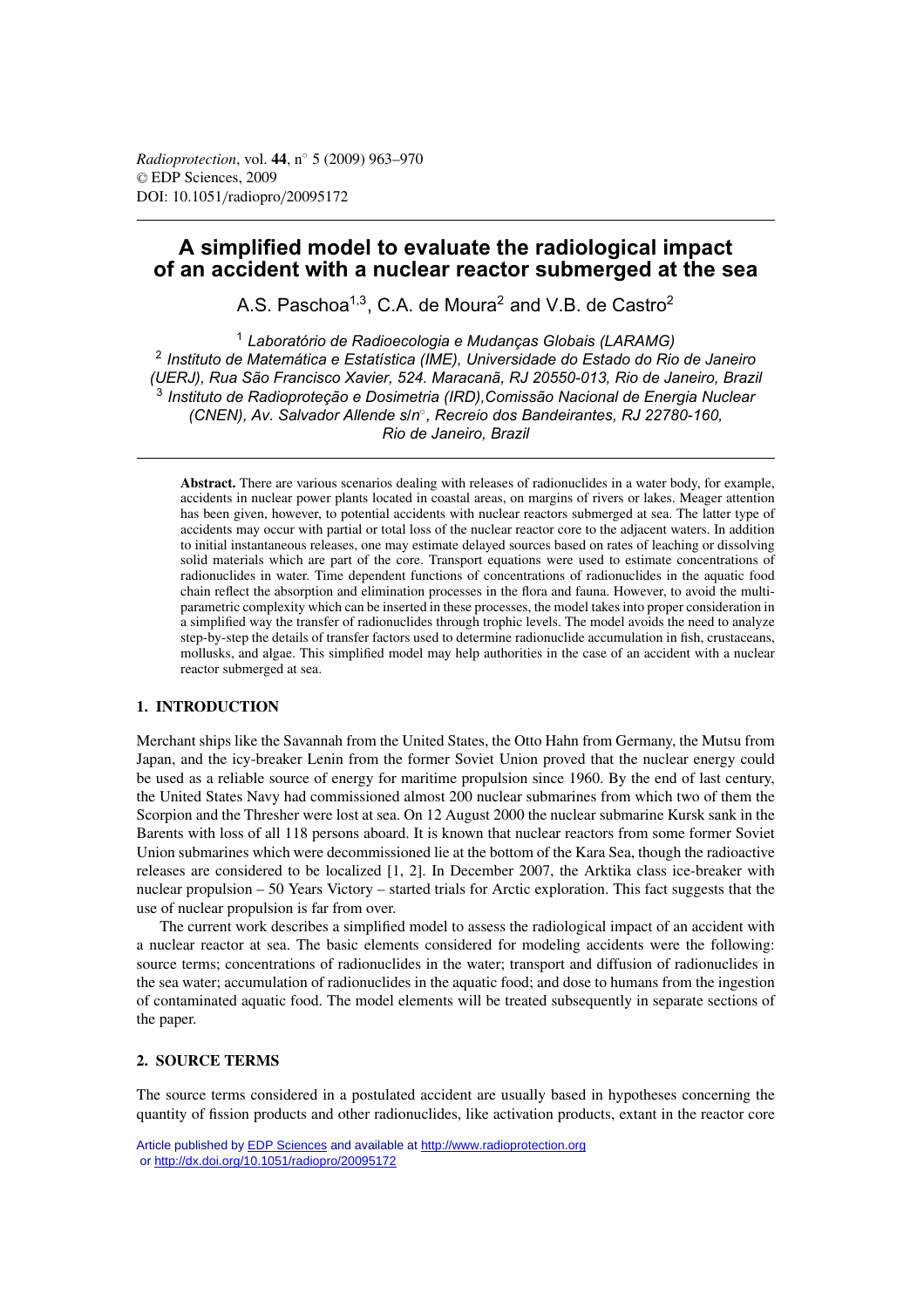and cooling systems which can be released into a water body adjacent to the accident. There is not any particular mechanistic sequence to be considered in the accident scenarios used in this work. Neither aggravating nor mitigating circumstances which might occur during an accident with a nuclear reactor used in naval propulsion will be considered in the model. Nuclear missiles which might be onboard a nuclear submarine, or in another vessel will not be included as source terms.

Four source terms for scenarios were taken into consideration, though there are others that can be used in more detailed studies. Initial and delayed sources are considered in all cases. The main source term considered here consists of an initial one month long release fractions based on WASH 1400 [3], followed by two years of continuous leaching.

| <b>SOURCE TERM</b>    | <b>TEMPORAL STATUS OF THE</b> | <b>COMMENTS</b>                       |  |  |
|-----------------------|-------------------------------|---------------------------------------|--|--|
| <b>IDENTIFICATION</b> | <b>SOURCE TERM</b>            |                                       |  |  |
|                       | Initial                       | 1 month – release fractions           |  |  |
| A                     |                               | based on WASH 1400                    |  |  |
|                       | Delayed                       | Continuous leaching for two years     |  |  |
|                       |                               | Same as A, but release fractions      |  |  |
| B                     | Initial                       | based on fission products             |  |  |
|                       |                               | vaporization at 2.000°K               |  |  |
|                       | Delayed                       | Same as A                             |  |  |
|                       | Initial                       | Instantaneous release of 1% of core   |  |  |
| C                     |                               | inventory                             |  |  |
|                       | Delayed                       | 10% release of core inventory at a    |  |  |
|                       |                               | exposential rate at 3 month half life |  |  |
|                       | <b>Initial</b>                | $0-24$ hours                          |  |  |
| $D (LOCA)*$           |                               |                                       |  |  |
|                       | Delayed                       | $0 - 30$ days                         |  |  |

**Table 1.** Simplified source terms used in modeling nuclear accidents.

\*LOCA means "loss-of-coolant-accident" (i. e., an accident with total or partial loss of the reactor cooling liquid).

| <b>VOLATILITY FRACTION V</b> | <b>CHEMICAL ELEMENTS</b>                           |
|------------------------------|----------------------------------------------------|
|                              | I, Br, Cs, Rb, Te, Se, Sb, As, In, Sn, Ge          |
| 0.11                         | Sr. Ba. Ra                                         |
| 0.08                         | Ru, Mo, Pd, Rh, Tc, Ag, Cd                         |
| 0.013                        | La, Y, Ce, Nd, Pr, Pm, Sm, Eu, Gd, Tb, Dy, Ho, Zr, |
|                              | Nb, Th, Pa, U, Np, Pu, Am, Cm                      |

|  | <b>Table 2.</b> Volatility fraction $V_i$ for relevant elements i. Data taken from reference [3]. |  |  |  |  |  |  |  |  |
|--|---------------------------------------------------------------------------------------------------|--|--|--|--|--|--|--|--|
|--|---------------------------------------------------------------------------------------------------|--|--|--|--|--|--|--|--|

The source term chosen for developing the current model coincides with case A in Table 1. As it occurs in each of the four cases, there are an initial and a delayed source terms implying in both cases releases to the adjacent water body.

The instantaneous release fraction of a radionuclide from the core inventory per unit power, in  $Bq \cdot kW(th)^{-1}$  is denoted here as  $Rp_i$ . The quantity  $Rp_i$  can be expressed as:

$$
Rp_i(0) = \frac{V_i A_i}{P}
$$
 (1)

where  $V_i$  is the volatility fraction for the radionuclide i,  $A_i$  is the activity of radionuclide i in the core inventory at the time at the accident (in Bq), and P is the thermal power (in  $kW(t)$ ) of the nuclear reactor used for ship or submarine propulsion.

The delayed source can be considered as composed of two parts. The first encompasses the value of the leach rate coefficient  $F_1$  up to 30 days, while the second uses the value for the leach rate coefficient  $F_2$  from 1 month to 2 years. The time dependent release fraction  $Rp_i(i)$  corresponding to the delayed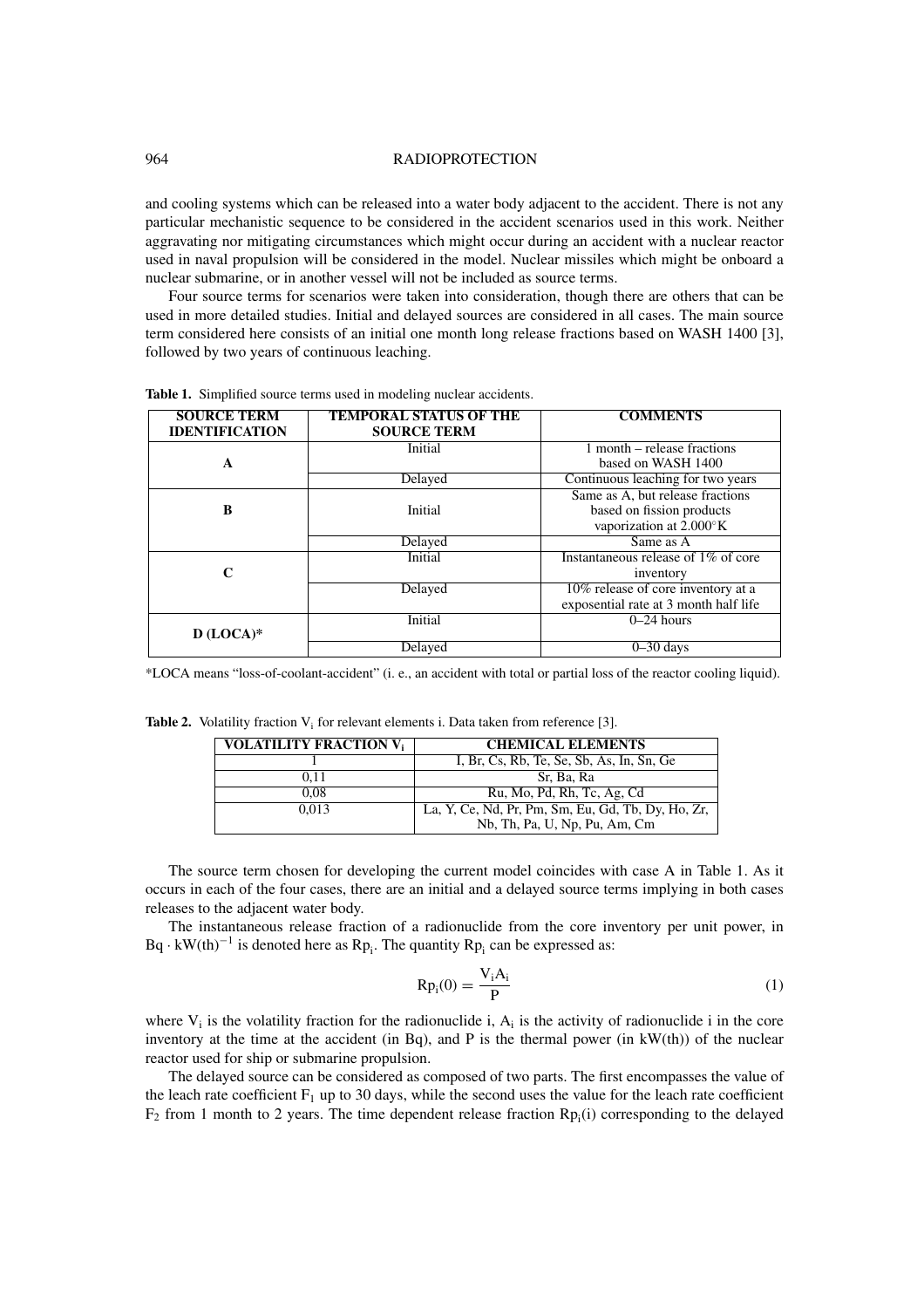source up to 2 years can be expressed as.

$$
Rp_{i} = \frac{A_{i}}{P} (1 - V_{i}) F_{1} e^{-\lambda_{1} t}
$$
 (2)

where typical values for F<sub>i</sub> are F<sub>1</sub> =  $5 \times 10^{-5}$  and F<sub>2</sub> =  $5 \times 10^{-6}$ .

# **3. CONCENTRATIONS OF RADIONUCLIDES IN THE WATER**

Whenever an accident with release of radionuclides occurs at sea a patch of radionuclides is formed with the center at the very site of the accident. The concentration  $w_i(r, t)$  of a radionuclide i in the water at a radial distante r from the patch center and at a dilution time t can be generally described by an equation such as:

$$
w_i(r, t) = f(t) e^{g(rt)} \tag{3}
$$

where  $f(t)$  is the patch center peak concentration at a time t, and  $g(r, t)$  is a spatial-time distribution function.

Using data available in the literature it was developed an empirical formulae which was consistent with equation (3). It was possible to evaluate the radionuclide concentration in water across the patch at a given time. The expression obtained is essentially a Gaussian spatial distribution, which can be expressed as [4]:

$$
w_i(r,t) = \frac{M_i}{2\pi d\sigma_r(t)} e^{-\frac{r^2}{2\sigma_r^2(t)}} e^{-\lambda_i t}
$$
 (4)

where  $M_i$  is the activity of radionuclíde i (Bq), released instantaneously, d is the depth (meters) of the water column in which the radionuclide released is initially mixed,  $r$  is the distance (meters) of the center of the plume,  $\lambda_i$  is the decay constant of radionuclide i (in days<sup>-1</sup>), t is the lasted time (days<sup>-1</sup>), and  $\sigma_r(t)$  is the time dependent standard deviation (meters).

After 30 days the concentration of  $^{131}$ I decreases by three orders of magnitude, while  $^{90}$ Sr and  $137Cs$  and concentration will take 100 days to decrease two orders of magnitude. The  $90Sr$  and  $137Cs$ concentrations continue to be significant even after 100 days, while the  $^{131}$ I concentration looses its importance within few weeks.

Figure 1 represents the curves of activity concentrations in water of <sup>90</sup>Sr, <sup>131</sup>I and <sup>137</sup>Cs. The curves for  $90\text{Sr}$  and  $137\text{Cs}$  which appear in Figure 1 cannot be separated in the scale of the graph, but the curve



**Figure 1.** Graph curves representing the water concentration of <sup>90</sup>Sr, <sup>131</sup>I and <sup>137</sup>Cs as a function of time for,  $0.6$  day  $< t < 100$  days, to illustrate the application of equation (4).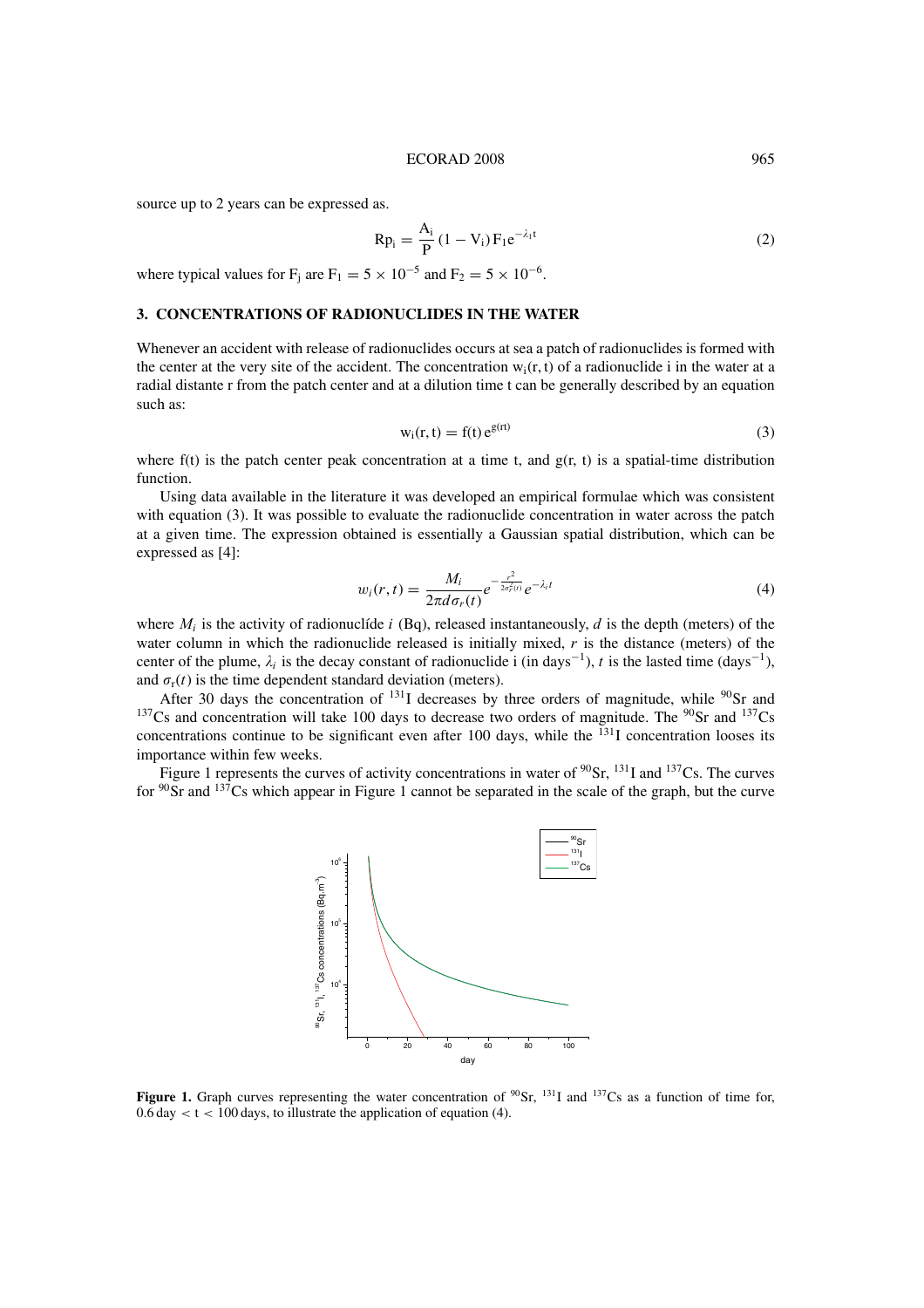for 131I appears clearly separated. The half lives of the three radionuclides represented in Figure 1 cover 3 orders of magnitude, as can be seen in Table 3.

**Table 3.** Half lives of selected radionuclides.

|                  | RADIONUCLDE   HALF-LIFE (years) | <b>DECAY CONSTANT</b> $\lambda$ (day <sup>1</sup> ) |
|------------------|---------------------------------|-----------------------------------------------------|
| 90 <sub>Sr</sub> | 29                              | $6.5 \times 10^{-5}$                                |
| 131 <b>T</b>     | 0.02                            | $9.5 \times 10^{-2}$                                |
|                  | 30                              | $6.3 \times 10^{-5}$                                |

Figure 2 shows the 2D and 3D representations of equation (4) for the case of  $90$ Sr. In the 2D representation becomes clear the symmetry around the center of release, while in 3D the Gaussian characteristic of the distribution is evident.



**Figure 2.** Representations of equation (4) for the case of <sup>90</sup>Sr in 2D and 3D.

It is worth mentioning here that time integration of equation (4) is important when the objective of the model is to estimate the radiation dose. The initial time for the integration (i.e.,  $t = 0$ ), accepted as the lower limit of integration is, in general, considered as the instant immediately after the radioactive patch has reached a pre-determined minimum radius (i.e., the radius of the initial radioactive patch), which is much smaller than the total area related with the time integration of equation (4).

For continuous long term releases the concentration in water  $w_i(x, y)$ , of a radionuclíde *i* at a point with coordinates  $x$ ,  $y$  can be described approximately by equation (5) [4]:

$$
w_i(x, y) = \frac{S_i}{2d \left(\pi u x D_y\right)^1 2} e^{-\mu y^2 / 4D_y x} e^{-\lambda_i x} / u \tag{5}
$$

where  $w_i(x, y)$  is the activity concentration in water of radionuclide i (in Bq · m<sup>-3</sup>),  $S_i$  is the rate of release by the source of the activity of radionuclide i (in Bq  $\cdot$  d<sup>-1</sup>), d (in meters) is the depth of the water column at the point where the mixing starts, u (in meter  $\cdot$  day<sup>-1</sup>) is the current speed along the longitudinal axis, x (in meters) is the longitudinal distance parallel to the current,  $D_y$  (in  $m^2 \cdot day^{-1}$ ) is the lateral dispersion coefficient, y (in meters) is the lateral distance normal to the current, and  $\lambda_i$  (in  $day^{-1}$ ) is the decay constant of the radionuclide *i*.

Equation (5) is based on the longitudinal advection with complete mixture at a selected depth of the water column. As one can observe in equation (5), the concentration  $w_i(x, y)$  follows a Gaussian distribution in the lateral direction. The mixing process in depth waters is initiated at a  $d = 10$  m depth for a typical thermo-cline.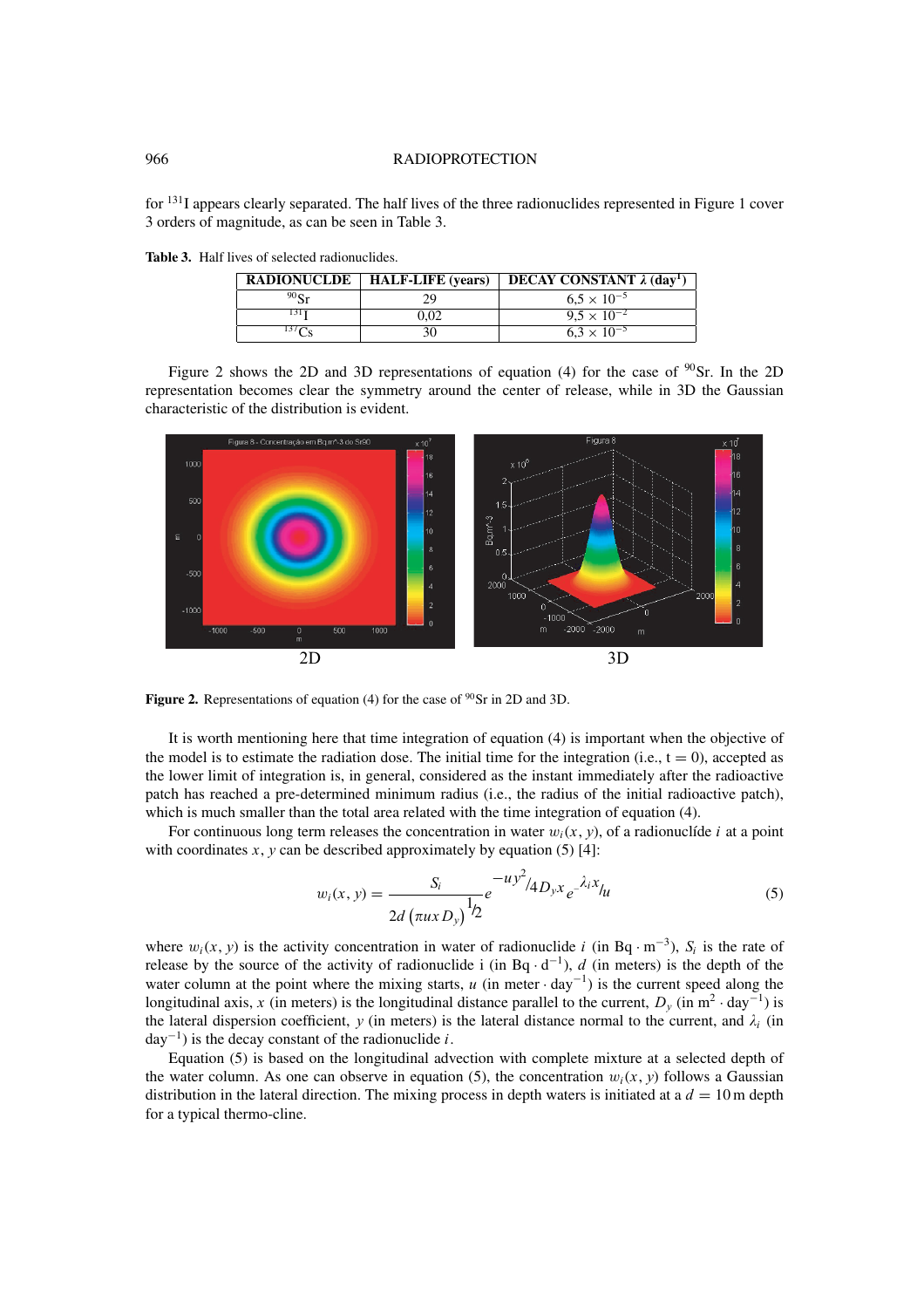#### ECORAD 2008 967



**Figure 3.** Representation of equation (5) at a continuous rate of release of  $S = 4 \times 10^4 \text{ MBq}^{90}$ Sr · day<sup>-1</sup>.

A current speed  $u_x = 25 \text{ cm} \cdot \text{s}^{-1}$  (= 2.16 × 10<sup>4</sup> m · d<sup>-1</sup>) and a lateral dispersion coefficient  $D_y =$  $5 \times 10^2 \text{ cm}^2 \cdot \text{s}^{-1}$  (= 4, 32 × 10<sup>3</sup> m<sup>2</sup> · d<sup>-1</sup>) are considered to be typical of the United States coastal region of the middle North Atlantic [5].

The effects of other  $u_x$  and  $D_y$  values of the concentrations  $w_i(x, y)$  may be obtained by using multiplying factors, as presented in Figure 4.



**Figure 4.** Illustrative graphs of multiplying factors to obtain concentrations  $w_i(x, y)$  as a function of  $u_x$  and  $D_y$ values relative to  $u_x = 2.16 \times 10^4 \text{ m} \cdot \text{d}^{-1}$ , and  $D_y = 4.32 \times 10^3 \text{ m}^2 \cdot \text{d}^{-1}$ . The curves correspond to three values of  $D_y$  as shown in the upper right side box.

# **4. RADIONUCLIDE ACCUMULATION IN AQUATIC FOOD**

The experience accumulated with pathway analysis of routine releases of radionuclides from nuclear power plants indicates that the radionuclide concentrations in edible aquatic food can be estimated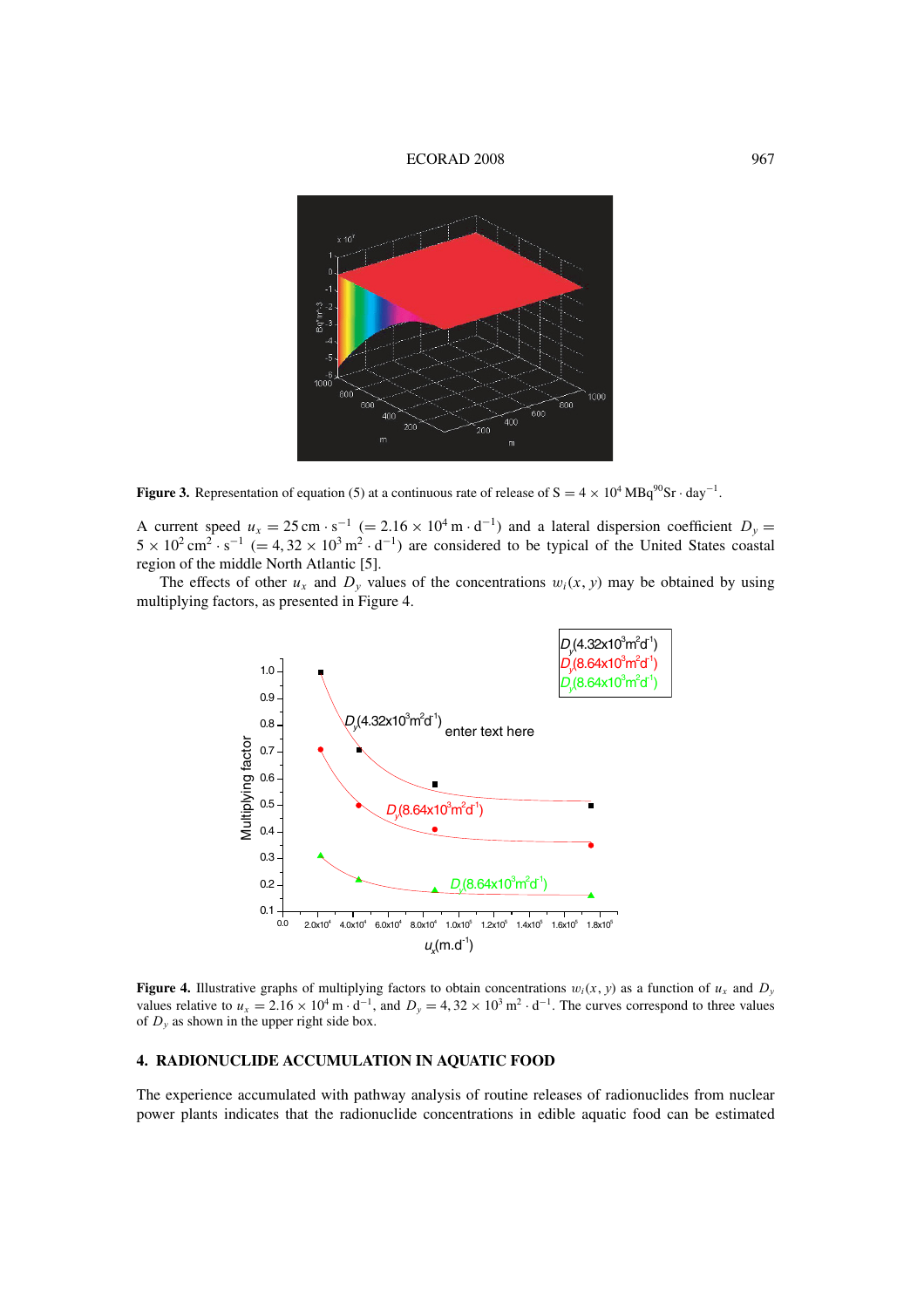through the knowledge of the radionuclide concentrations in the surrounding water by means of concentration factors  $(Cf_t)$ .

Once one is aware of the limitations of a mathematical model, the elimination of an aquatic food can be modeled by means of an exponential function, such as:

$$
\frac{dF_{fi}}{dt} = C F_{fi} \lambda_{fei} w_i(t) - F_{fi} \lambda_{fei}
$$
\n(6)

where  $F_{fi}$  is the concentration (in Bq · kg<sup>-1</sup>) of na radionuclide *i* in the aquatic food f (which can be fish, crustacean, mollusc, or algae),  $w_i(t)$  is the time dependent (t in days) concentration (in Bq · m<sup>-3</sup>) of radionuclide i,  $\lambda_{fei}$  is the decay constant (in day<sup>-1</sup>) for the elimination of radionuclide i, and  $CF_{fi}$  is the concentration factor of an aquatic food  $f$ .

 $CF_{fi}$  is defined as:

$$
CF_{fi} = \frac{\text{concentration of radionuclide } i \text{ in aquatic food } f (Bq \cdot kg^{-1})}{\text{concentration of } i \text{ in water} (Bq \cdot m^{-3})}
$$
(7)

The effective decay constant  $\lambda_{fel}$  is defined as

$$
\lambda_{fei} = \lambda_i - \lambda_{fbi} \tag{8}
$$

where  $\lambda_i$  is the radiological decay constant of radionuclide i and  $\lambda_{fbi}$  is the biological decay constant of the same radionuclide.

Here is worth to keep in mind that it is known for a long time that laboratory experiments had shown the variation of  $CF_{fi}$  with the concentration of the radionuclide in the surrounding water, with the accumulation and distribution of the same radionuclide in the organism (through adsorption or an equivalent mechanism), as well as the accumulation of the radionuclide in environment compartments nearby [6].

Moreover, dose estimates for human beings using food chain pathways take into consideration only concentration factors (or bio-accumulation) for the edible parts of aquatic organisms. The factors for bio-accumulation for the whole body of an organism may differ considerably from those applicable to muscle and other tissues. For example, the concentration of 137Cs does not vary much for different organs of a fish, thus the bio-accumulation factor for this radionuclide can be equally applied to the whole fish, or for the edible soft tissue [7]. On the other hand,  $^{226}Ra$ ,  $^{238}U$  and  $^{239}Pu$  are bone seekers, as a consequence fish bones contribute much more for the overall concentration of these radionuclides in fish than the concentrations in soft tissue [8].

There are a large number of reports published in the open literature concerning  $Cf_f s$ . Typical values of  $CF_f$  for fish range from 0.5 to 3.0  $\times$  10<sup>4</sup>. There is available also a list of  $C_{fs}$  for fish, mollusks, crustacean and seaweed.

It is also worth remembering, however, that calculations of time dependent concentrations of radioactivity in aquatic food following an accidental instantaneous release should reflect, as accurately as possible, the result of intake and elimination processes. The details of such processes are quite complex, and many parameters involved are dependent on environmental factors such as location, season, temperature and salinity. Thus, a generic model for calculating time-dependent concentrations of radionuclides in aquatic food can not be applied to any specific location concerning an accident, without a high degree of uncertainty.

Dose to non-human biota will not be examined here. However, it is important to mention that radionuclide accumulation in aquatic organisms may have dosimetric implications for these organisms with radioecological implications, mostly in connection with alpha radiation doses to eggs and embryos, or to plankton (Woodhead, 1979; Paschoa et al., 1981).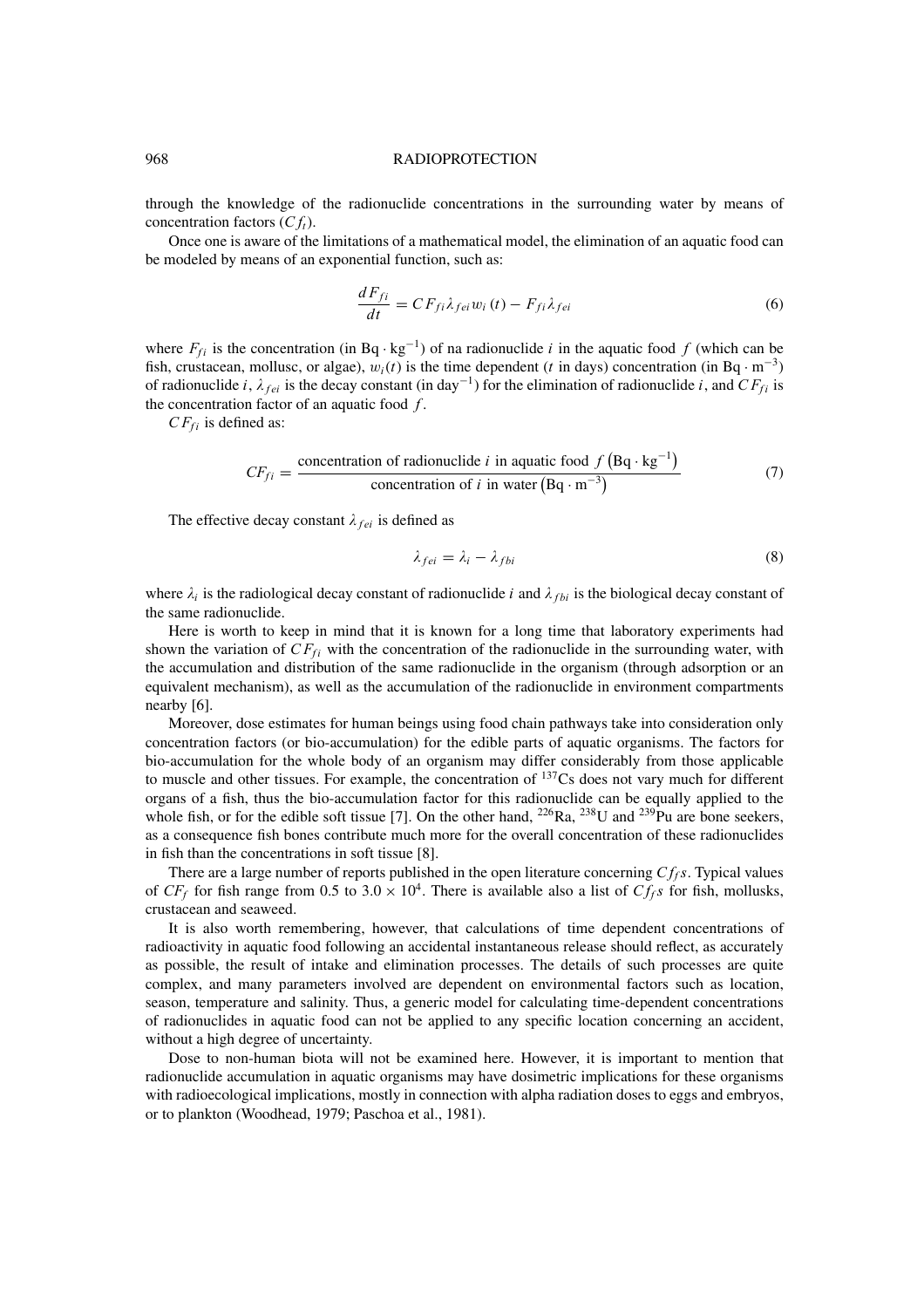

**Figure 5.** Comparison of doses estimates for fish ingestion (1), exposure to sediments (2), and swimming (3) for two selected source terms, A and C.

## **5. DOSE TO HUMANS**

The details of dose calculations will not be presented here. However, for the sake of comparison, Figure 5 shows the relative importance of fish consumption, as far as dose estimates are concerned, to both external exposures – i.e., standing on contaminated sediments and swimming in contaminated water. In Figure 5, all data on estimated doses are normalized to internal exposure due to aquatic food (fish) ingestion (1). As it is described in Table 1, source term A means initial releases lasting one month, and retarded two years, while C means 1% of the core inventory is released instantaneously, and 10% at an exponential decay rate for three months. The concentrations for instantaneous and continuous models are superimposed. The data presented in Table 1 are normalized to internal exposure due to aquatic food (fish) ingestion. The contribution of airborne releases of radionuclides to the liquid pathway via rainfall or fallout was considered to be negligible, as compared with the direct releases of radionuclides to the liquid pathway. Therefore, additional doses from airborne releases were not considered in this dose evaluation.

## **6. CONCLUSIONS**

A simplified mathematical model was developed to evaluate the time and spatial distribution of concentrations of radionuclides released into a water body due to a nuclear accident at sea. The time dependent concentrations for <sup>90</sup>Sr and <sup>137</sup>Cs behave similarly as expected. However, the dose estimates reflect the fact that  $^{137}$ Cs accumulates in soft tissues of fish, while  $^{90}$ Sr is a bone seeker. Detailed dose calculations were not presented here, but a comparison of the doses from swimming and direct exposure to sediments relative to fish ingestion was presented. The model can be refined to include more detailed calculations with site specific parameters.

## **References**

[1] Salbu, B., A.I. Nikitin, P. Strand, G.C. Christensen, V.B. Chumichev, B. Lind, H. Fjelldal, T.D.S. Bergan, A.L. Rudjord, M. Sickel, N.K. Valetova and L. Foyn, Radioactive contamination from dumped nuclear waste in the Kara Sea – results from the joint Russian-Norwegian expeditions in 1992–1994, The Science of the Total Environment, **202** (1997) pp. 185–198.